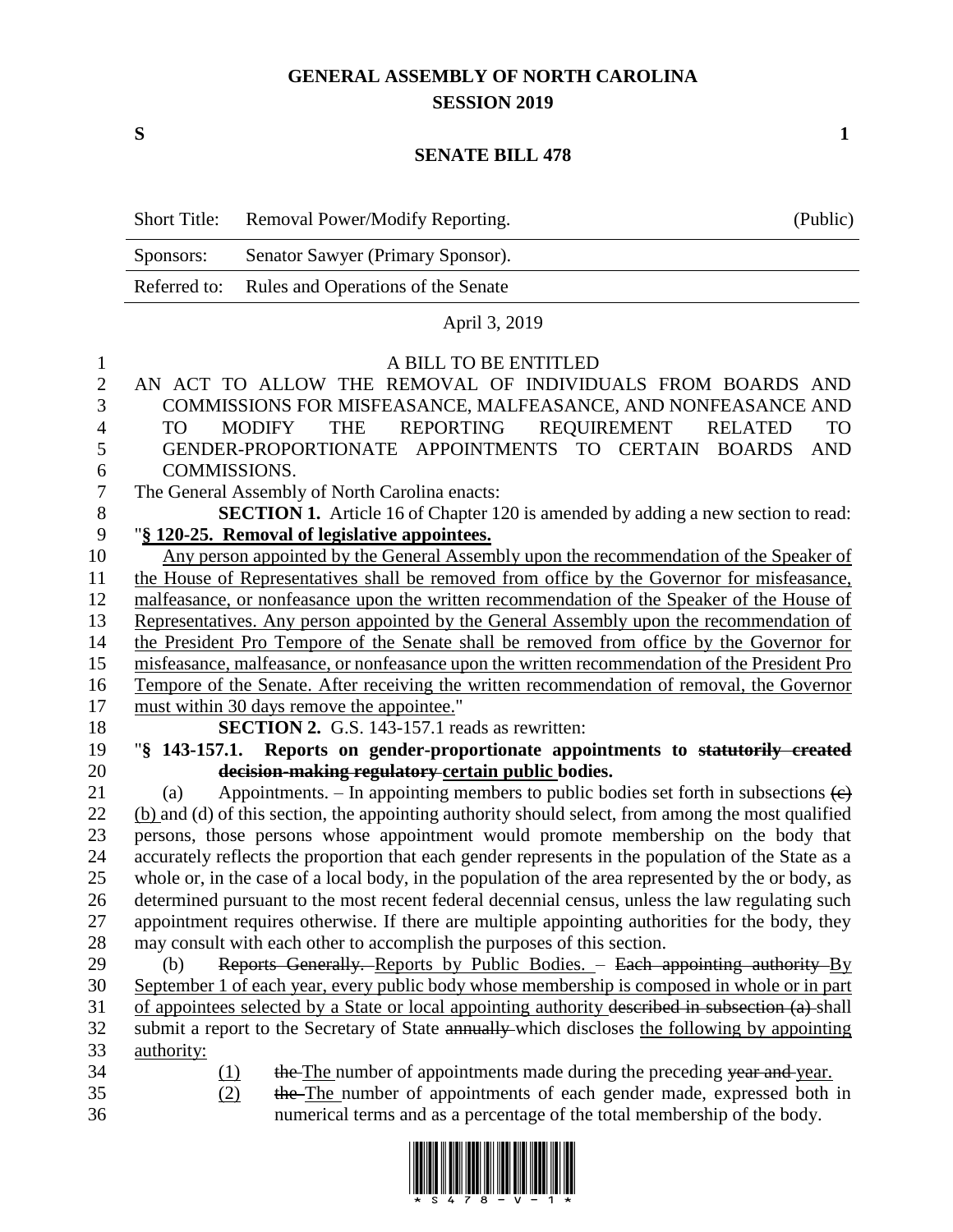|                | <b>General Assembly Of North Carolina</b>                                                         | <b>Session 2019</b>                                                                                                                                                                               |  |  |  |  |  |  |
|----------------|---------------------------------------------------------------------------------------------------|---------------------------------------------------------------------------------------------------------------------------------------------------------------------------------------------------|--|--|--|--|--|--|
| 1              | As used in this subsection, the phrase "public body" applies to any entity designated as a        |                                                                                                                                                                                                   |  |  |  |  |  |  |
| $\mathbf{2}$   | nonadvisory board by the State Ethics Commission under Subchapter II of Chapter 163A of the       |                                                                                                                                                                                                   |  |  |  |  |  |  |
| 3              | General Statutes.                                                                                 |                                                                                                                                                                                                   |  |  |  |  |  |  |
| $\overline{4}$ | (b1)                                                                                              | Retention of Applications. In addition, each Each appointing authority shall designate                                                                                                            |  |  |  |  |  |  |
| 5              |                                                                                                   | a person responsible for retaining all applications for appointment, who shall ensure that                                                                                                        |  |  |  |  |  |  |
| 6              |                                                                                                   | information describing related to each applicant's gender and qualifications is available for public                                                                                              |  |  |  |  |  |  |
| $\overline{7}$ |                                                                                                   | inspection during reasonable hours. Nothing in this section requires disclosure of an applicant's                                                                                                 |  |  |  |  |  |  |
| $8\,$          | identity or of any other information made confidential by law.                                    |                                                                                                                                                                                                   |  |  |  |  |  |  |
| 9              | The Secretary of State shall prescribe the form to be used to report under subsections<br>(b2)    |                                                                                                                                                                                                   |  |  |  |  |  |  |
| 10             | (b) and (d) of this section these appointments and may accept these reports by electronic means.  |                                                                                                                                                                                                   |  |  |  |  |  |  |
| 11             | Reports by appointing authorities shall be due in the Department of the Secretary of State on or  |                                                                                                                                                                                                   |  |  |  |  |  |  |
| 12             | before September 1. From these reports, the Secretary of State shall generate an annual composite |                                                                                                                                                                                                   |  |  |  |  |  |  |
| 13             | report that shall be published by December 1. Copies of the report shall be submitted to the      |                                                                                                                                                                                                   |  |  |  |  |  |  |
| 14             | Governor, the Speaker of the House of Representatives, and the President Pro Tempore of the       |                                                                                                                                                                                                   |  |  |  |  |  |  |
| 15             | Senate.                                                                                           |                                                                                                                                                                                                   |  |  |  |  |  |  |
| 16             | $\left(\epsilon\right)$                                                                           | State Reporting. Each State appointing authority that makes appointments to a                                                                                                                     |  |  |  |  |  |  |
| 17             |                                                                                                   | statutorily created public body, however denominated, except those having only advisory                                                                                                           |  |  |  |  |  |  |
| 18             |                                                                                                   | authority, shall file a report with the Secretary of State as prescribed in subsection (b) of this                                                                                                |  |  |  |  |  |  |
| 19             | section. The Secretary shall submit to the Governor, the Speaker of the House of Representatives, |                                                                                                                                                                                                   |  |  |  |  |  |  |
| 20             | and the President Pro Tempore by July 1 of each year the names of all State bodies that an        |                                                                                                                                                                                                   |  |  |  |  |  |  |
| 21             |                                                                                                   | appointing authority must report on pursuant to this section.                                                                                                                                     |  |  |  |  |  |  |
| 22             | (d)                                                                                               | Reporting by Local Units of Government. – In those cases where a county or a city is                                                                                                              |  |  |  |  |  |  |
| 23             |                                                                                                   | the appointing authority, By September 1 of each year and with regard to the public bodies listed                                                                                                 |  |  |  |  |  |  |
| 24             |                                                                                                   | in this subsection, the reporting information required by subsection (b) of this section shall be                                                                                                 |  |  |  |  |  |  |
| 25             |                                                                                                   | submitted on behalf of the appointing authority to the Secretary of State by the clerk of that                                                                                                    |  |  |  |  |  |  |
| 26<br>27       |                                                                                                   | appointing authority. Appointments to the following local, municipal, or county public bodies,<br>or to public bodies however denominated that have the functions of the following public bodies, |  |  |  |  |  |  |
| 28             | must be reported:                                                                                 |                                                                                                                                                                                                   |  |  |  |  |  |  |
| 29             | (1)                                                                                               | City or county ABC board, or local board created pursuant to G.S. 18B-703.                                                                                                                        |  |  |  |  |  |  |
| 30             | (2)                                                                                               | Adult Care Home Community Advisory Committee.                                                                                                                                                     |  |  |  |  |  |  |
| 31             | (3)                                                                                               | Airport Authority.                                                                                                                                                                                |  |  |  |  |  |  |
| 32             | (4)                                                                                               | Community Child Protection Team or a Child Fatality Prevention Team.                                                                                                                              |  |  |  |  |  |  |
| 33             | (5)                                                                                               | Civil Service Board or similarly named board established by local act.                                                                                                                            |  |  |  |  |  |  |
| 34             | (6)                                                                                               | <b>Community Relations Committee.</b>                                                                                                                                                             |  |  |  |  |  |  |
| 35             | (7)                                                                                               | Council of Governments.                                                                                                                                                                           |  |  |  |  |  |  |
| 36             | (8)                                                                                               | Criminal Justice Partnership Task Force.                                                                                                                                                          |  |  |  |  |  |  |
| 37             | (9)                                                                                               | <b>Emergency Planning Committee.</b>                                                                                                                                                              |  |  |  |  |  |  |
| 38             | (10)                                                                                              | Board of Equalization and Review.                                                                                                                                                                 |  |  |  |  |  |  |
| 39             | (11)                                                                                              | Local Board of Health.                                                                                                                                                                            |  |  |  |  |  |  |
| 40             | (12)                                                                                              | Hospital Authority.                                                                                                                                                                               |  |  |  |  |  |  |
| 41             | (13)                                                                                              | Housing Authority.                                                                                                                                                                                |  |  |  |  |  |  |
| 42             | (14)                                                                                              | Human Relations Commission.                                                                                                                                                                       |  |  |  |  |  |  |
| 43             | (15)                                                                                              | County Industrial Facilities and Pollution Control Financing Authority.                                                                                                                           |  |  |  |  |  |  |
| 44             | (16)                                                                                              | Juvenile Crime Prevention Council.                                                                                                                                                                |  |  |  |  |  |  |
| 45             | (17)                                                                                              | Library Board of Trustees.                                                                                                                                                                        |  |  |  |  |  |  |
| 46             | (18)                                                                                              | <b>Community College Board of Trustees.</b>                                                                                                                                                       |  |  |  |  |  |  |
| 47             | (19)                                                                                              | Economic development commission.                                                                                                                                                                  |  |  |  |  |  |  |
| 48             | (20)                                                                                              | Area mental health, developmental disabilities, and substance abuse board.                                                                                                                        |  |  |  |  |  |  |
| 49             | (21)                                                                                              | Adult care home community advisory committee.                                                                                                                                                     |  |  |  |  |  |  |
| 50             | (22)                                                                                              | Local partnership for children.                                                                                                                                                                   |  |  |  |  |  |  |
| 51             | (23)                                                                                              | Planning Board.                                                                                                                                                                                   |  |  |  |  |  |  |